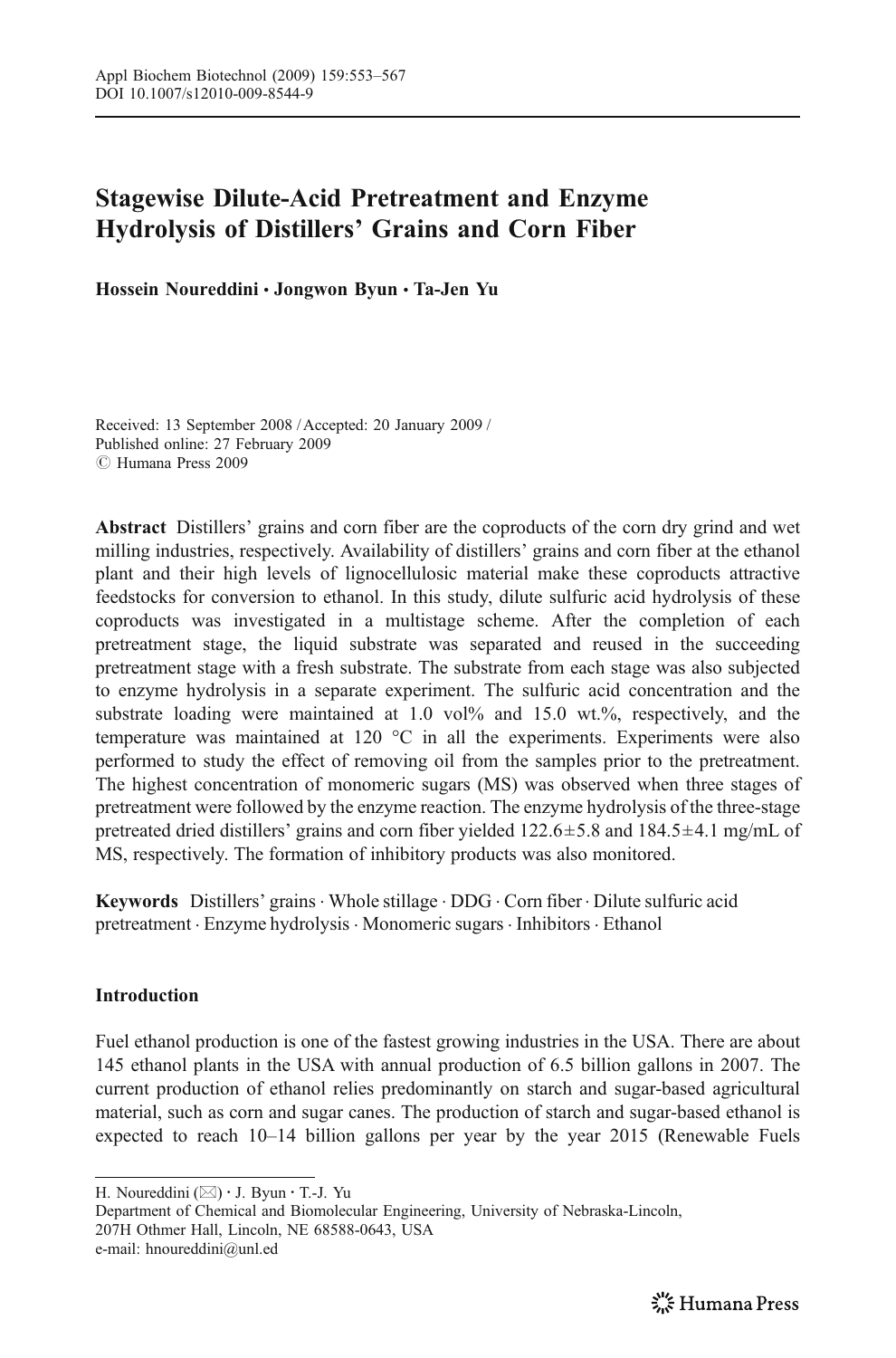Association). For ethanol industry to realize its anticipated production goals, it needs to rely on a more sustainable and inexpensive feedstock. Lignocellulosic biomass resources, such as agricultural residues, food-processing wastes, and wastes from the pulp and paper industry are plentiful and have the potential to be the feedstock for the production of ethanol.

Among the many potential lignocellulosic biomass resources, dry distillers' grains (DDG) and corn fiber are of particular interest as they are coproducts of the corn dry grind and wet milling industries, respectively. The availability of DDG and corn fiber at ethanol plants and their lower value compared with corn makes these products attractive feedstock for conversion to ethanol. What constitutes these products is a mixture of protein, oil, fiber, lignin, and residual starch not extracted during the milling and/or fermentation processes. On dry mass basis, DDG and corn fiber make up of about 30% and 14% of the corn kernel with about 50% and 70% lignocellulosic material and unutilized starch, respectively [[1](#page-12-0), [2](#page-12-0)]. Utilization of these products will result in a significant increase in ethanol production per bushel of corn.

Cellulose in lignocellulosic substrates is most resistance to biological degradation due to its crystalline structure. Moreover, it is embedded in a matrix consisting of lignin which forms a physical barrier limiting its availability for acid or enzyme hydrolysis. A variety of techniques have been studied for the conversion of lignocellulosic substrates to fermentable sugars; however, recent trends suggest a two-step scheme which includes an initial dilute-acid pretreatment of the biomass followed by enzyme hydrolysis of the pretreated substrate [\[3](#page-12-0)].

A number of studies have explored dilute-acid pretreatment followed by enzyme hydrolysis of the remaining solids for a variety of lignocellulosic substrates. Several studies by Bothast and coworkers examined the pretreatment and enzymatic saccharification of corn fiber under a variety of conditions [\[2](#page-12-0), [4](#page-13-0)–[6](#page-13-0)]. Pretreatment and enzyme hydrolysis of corn stover have been the topic of several other studies under dilute-acid or alkaline pretreatment conditions [[7](#page-13-0)–[11](#page-13-0)]. Other residual lignocellulosic materials such as quick fiber from a modified corn milling process [[12](#page-13-0)], softwood [[13](#page-13-0)], sorghum fiber [[14](#page-13-0)], and poplar sawdust [[15](#page-13-0)] have also been studied and shown potential as feedstock for ethanol production.

Recent research has also explored hot water pretreatment (LHW) and ammonia fiber expansion pretreatment (AFEX) methods prior to the enzyme hydrolysis of distillers' grains [[16](#page-13-0)–[19](#page-13-0)]. Both pretreatment methods were effective in enhancing the digestibility of the distillers' grains and minimizing the formation of monomeric sugars (MS) prior to the enzyme hydrolysis step. For example, Kim et al. [[17](#page-13-0)] reported 100% of the theoretical yield for the conversion of sugars to ethanol for both LHW- and AFEX-pretreated wet distillers' grains. The reported concentration of sugars in the substrate after a single stage of AFEX pretreatment and enzyme hydrolysis of dry distillers' grain with solubles (DDGS) at 20% solid loading reached 68.0 mg/mL or 6.8% [\[18\]](#page-13-0). However, fermentation of a broth at this sugar concentration results in about half as much ethanol and, like previous such studies, are likely to result in less than 4% ethanol [[12](#page-13-0)]. Low concentrations of ethanol in the beer product make this substrate economically unsuitable for distillation.

In the development of a cost-effective process for the conversion of lignocellulosic biomass to ethanol, the concentration of sugars in the fermentation broth is of great significance as it is an indicator of the achievable ethanol concentration in the beer. To achieve a higher concentration of sugars, studies have focused on stagewise pretreatment and enzyme hydrolysis schemes. Lee et al. [\[20\]](#page-13-0) compared the pretreatment and the subsequent enzyme hydrolysis of hardwood material for a one-stage high-temperature pretreatment process (140–170  $\degree$ C) versus a two-stage low-temperature process (100–120  $\degree$ C). The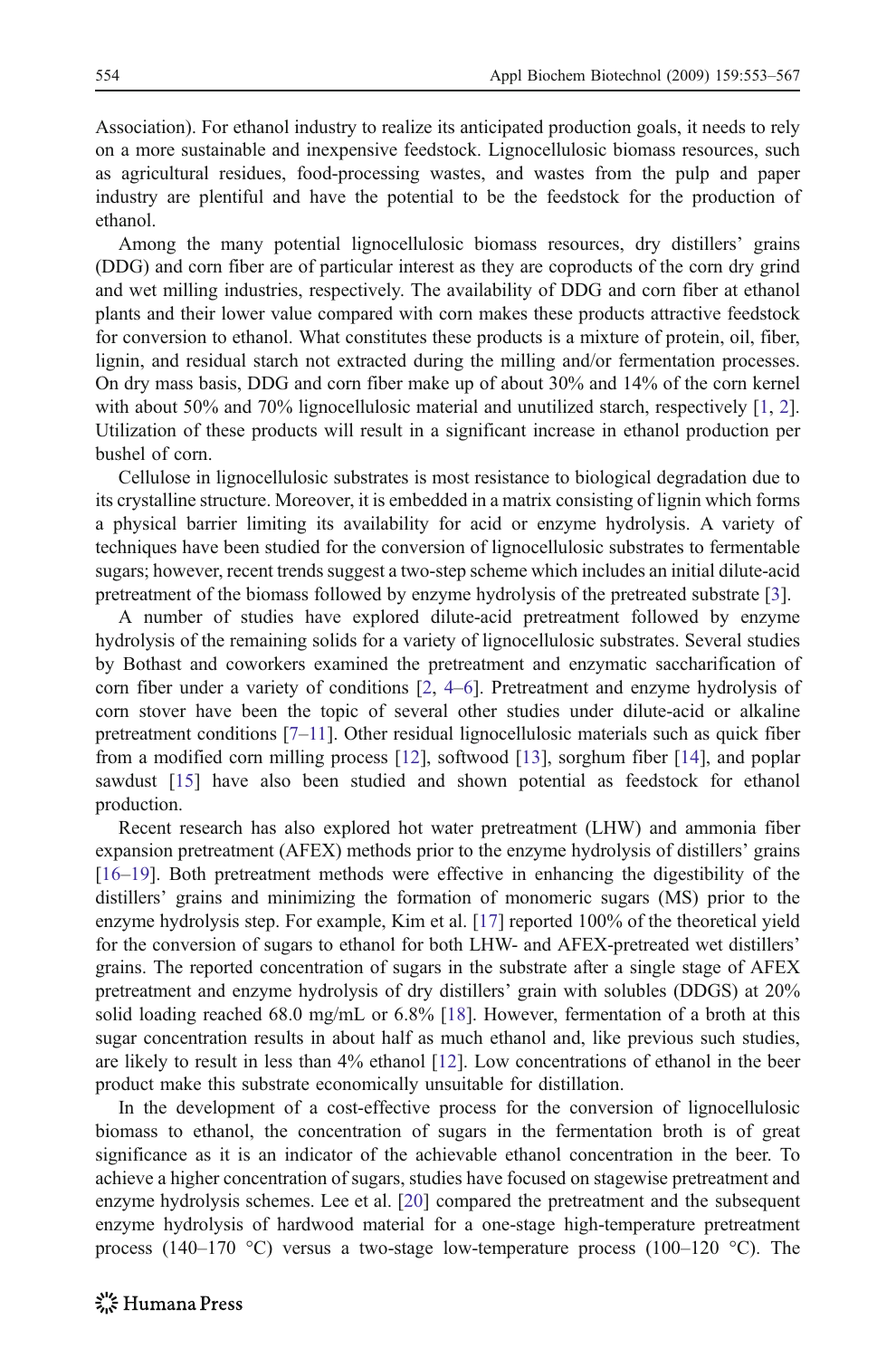<span id="page-2-0"></span>comparison was based on the suitability of the pretreated substrate for its simultaneous saccharification and fermentation. It was found that the one-stage process yields higher sugar concentrations; however, this was at the expense of a higher rate of the formation of inhibitory products such as 5-hydroxymethylfural and furfural. Nguyen and coworkers [\[21\]](#page-13-0) studied a two-stage dilute sulfuric acid pretreatment followed by enzyme hydrolysis of softwood. The first stage was under relatively mild conditions where most of the hemicellulose was solubilized. The solid remains where then separated, washed, and was subjected to a second hydrolysis and under more severe conditions. The remaining solid was further hydrolyzed with cellulase enzymes. An overall sugar recovery of above 95% was achieved; however, use of excess water was noted as a concern due to its direct and significant effect on the overall ethanol production cost.

In this study, dilute sulfuric acid hydrolysis of the coproducts from the dry grind and wet milling ethanol production were investigated in a multistage scheme. After the completion of the first stage of pretreatment, the liquid substrate was separated and reused in the succeeding pretreatment stage with a fresh substrate. The substrate from each stage was also subjected to enzyme hydrolysis in a separate experiment. The sulfuric acid concentration and the substrate loading were maintained at 1.0% and 15.0% (db), respectively, and the temperature was maintained at 120 °C in all the experiments. Experiments were also performed to study the effect of removing oil from the samples prior to the pretreatment.

The substrates used in this study were DDG, corn fiber, and the whole stillage (WS) streams. WS is the residual stream from the first distillation column in a dry grind ethanol production where ethanol is separated from the beer stream. WS is centrifuged to yield wet distillers' grain (WDG) and thin stillage. Thin stillage is concentrated to form condensed solubles or syrup. Syrup and WDG are mixed to form wet distillers' grain with solubles (WDGS) and dried to form dry distillers' grain with solubles (DDGS). Hence, for all practical purposes, the composition of dry WS and DDGS is the same. On occasions, the processing facilities produce only dry WDG to make DDG without the addition of syrup.

# Materials and Methods

#### Biomass and Chemicals

Distillers' grain (DDG, WS) and corn fiber were provided by Abengoa Bioenergy (dry grind corn ethanol facility, York, NE, USA) and Cargill (wet milling corn facility, Blair, NE, USA), respectively. All samples were stored in sealed containers at 4 °C before using. Carbohydrates (D(+)glucose; D(+)xylose; D(+)arabinose; D(+)cellobiose; D(+)galactose), acetic acid, glycerol, lactic acid, succinic acid, levulinic acid, 5-hydroxymethyl-2-furaldehyde (HMF), furfural, hexane, and enzymes (cellulase from Trichoderma reesei and β-glucosidase from Aspergillus niger) were purchased from Sigma Chemical Company (St. Louis, MO, USA). Sulfuric acid, sodium hydroxide, and sodium phosphate were purchased from Fisher Scientific (Pittsburg, PA, USA). Deionized water was purified for high-performance liquid chromatography (HPLC) mobile phase. Purification was performed with a Simplicity*™* purification system (Millipore, Burlington, MA, USA).

Composition Determination Procedures

Analyses according to standard procedures were performed to determine the compositions of the distillers' grain and corn fiber samples. Analytical procedures were based on the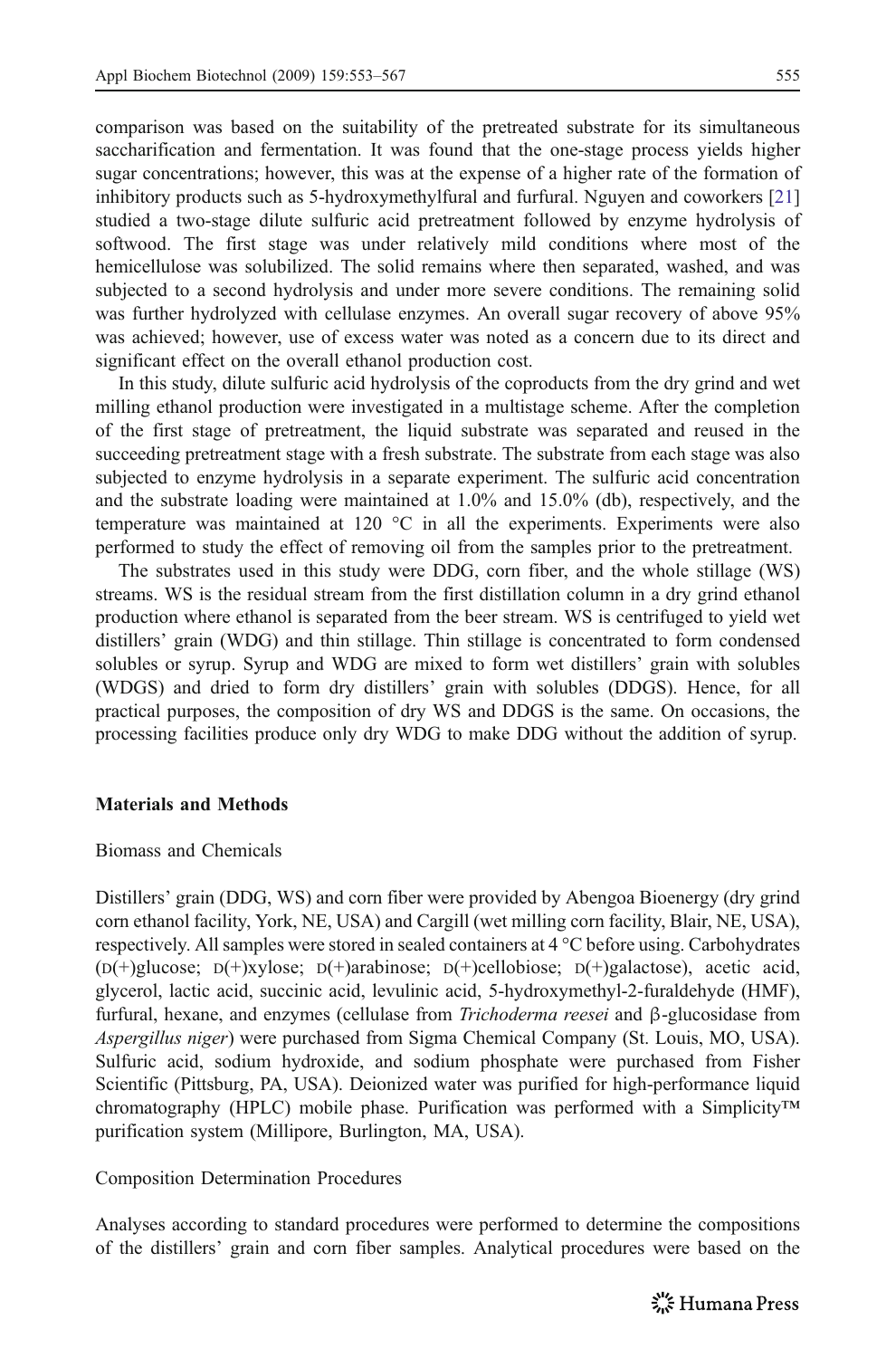Laboratory Analytical Procedures documented by the National Renewable Energy Laboratory [[22](#page-13-0)]. The procedures used were for moisture [[23](#page-13-0)], oil [[24](#page-13-0)], starch [[25](#page-13-0)], carbohydrates and lignin [\[26\]](#page-13-0), protein [[27](#page-13-0)], and ash [\[28\]](#page-13-0).

# Equipment

The apparatus used for the pretreatment reactions was a 450 mL Parr 4562 bench-top highpressure reactor with a detachable head (Parr Instrument, Moline, IL, USA). The reactor assembly was constructed of type 316 stainless steel. A 2.5-in. ID Parr 762HC2 glass liner was used to prevent corrosion in the reaction vessel. The reactor was equipped with a turbine impeller with a magnetic drive and a 1/12 hp variable speed motor, allowing for speeds up to 800 rpm. An electric heating mantle and an internal water-cooling loop maintained the desired temperature throughout each run via a proportional-integralderivative (PID) controller. The reactor was also equipped with a thermocouple for temperature input into the controller. A Parr 4843 PID controller had the ability to ramp to reaction temperature, hold at the set point temperature, and ramp to the end temperature over selected time intervals. A cooling water solenoid valve, which was actuated by the controller, regulated temperatures in conjunction with the heating mantle. One of the reactor valve ports was connected to a 3-hp Pulsatron E plus series metering pump (Pulsafeeder-Standard Products Operation, Punta Gorda, FL), which provided acid to the reactor bomb. The pump settings were at 80% stroke rate and 100% stroke length which provided 30 mL of acid into the bomb in about 20 s.

# Dilute-Acid Pretreatment Procedures

DDG and corn fiber were grinded in a coffee grinder (Mr. Coffee IDS55, Cleveland, OH) and passed through a 0.5-mm sieve (Ferrero Corp, Chicago, IL, USA). Prior to its use, the grinded biomass was dried in a convection oven at 65 °C. Defatted DDG was prepared by extraction of 100 g grinded DDG with 300 mL of hexane at room temperature for 30 min with a stirring rate of 300 rpm. After centrifugation at  $11,000 \times g$  for 10 min and decantation of supernatant, the residue in the centrifuge tube was dried and used as defatted DDG. For the WS samples, the particle size of this solid mater was reduced by mixing in a blender (Warning Laboratory, Torrington, CT, USA) for 2 min at 22,000 rpm prior to use. WS so prepared was then used without further drying.

The reactor was charged with 30 g of the dried and grinded biomass and 170 mL of deionized water or 189.2 g of WS and 10.8 ml of deionized water. This resulted in a uniform solid loading in all cases. The acid injection metering pump was initially pressurized to about 60 psi. This was done to assure that sulfuric acid could be pumped into the reactor with ease when the reactor reached the desired temperature. The procedure was started by the stirring of the substrate at a constant speed of 500 rpm, while it was heated to the desired temperature (less than 5 min to reach 120  $^{\circ}$ C). As the desired temperature was reached, 30 mL of 6.67 vol% sulfuric acid solution was pumped into the reactor which resulted in 1.0 vol% acid concentration. The injection of acid to the reactor lasted about 20 s. The timing of the reaction started immediately after the complete charge of the acid solution into the reactor. Samples of about 15 mL were taken at 0, 5, 10, 15, 20, 30, 45, and 60 min for the analysis of the pretreated hydrolysate. The sampling port was flushed with compressed air prior to each sampling. To ensure the uniformity of samples compared with the remainder of the material inside of the reactor, a separate experiment was performed, and the solid content of the samples were measured. The highest deviation for the solid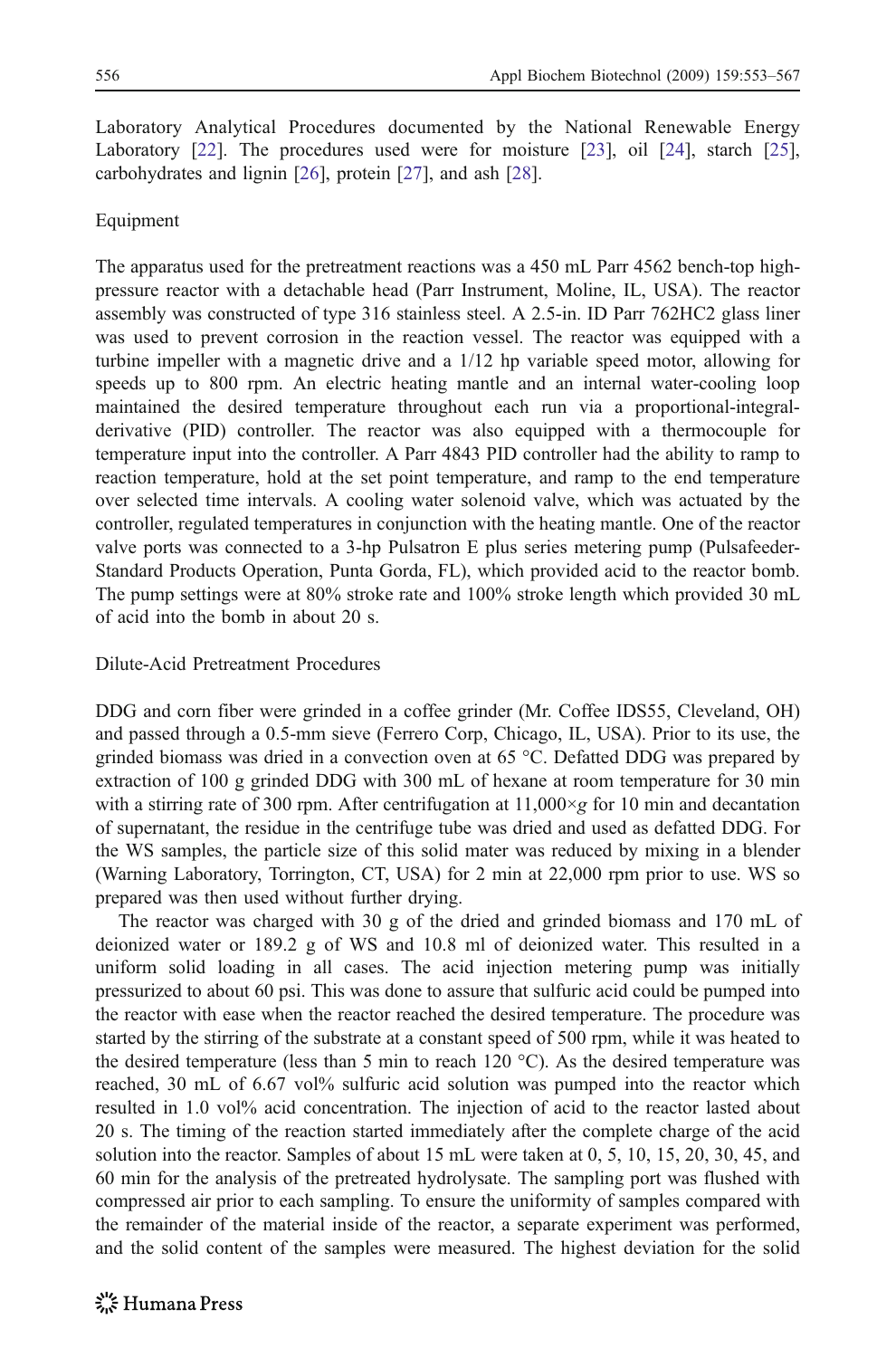content of the samples was less than 0.5 wt.% which confirmed the uniformity of the samples. Samples were immediately placed in an ice-water bath and then centrifuged at 10,000 rpm for 15 min. The liquid phase was then passed through a 0.2-μm cellulose acetate syringe filter (Toyo Roshi, Kaisha, Japan) and into a HPLC vial. For the stagewise pretreatment experiments, the reaction was carried out for 30 min without sampling. The reactor vessel was cooled down with ice-water immediately thereafter. The pretreated biomass was taken out of the reactor vessel, and the liquid phase was separated by vacuum filtration using grade 1 filter paper (Whatman, Maidstone, England). For the second stage of the reaction, the reactor was filled with the separated supernatant from the first stage of hydrolysis, and a specific amount of fresh biomass was added to maintain the solid loading equal to the first stage of the reaction (15 wt.%). The reaction was performed for 30 min with no additional sulfuric acid or deionized water. Three stages of dilute-acid hydrolysis pretreatments were performed in this manner. Parallel experiments were performed to the above procedure in which after each stage of pretreatment the whole pretreated biomass was subjected to the enzyme hydrolysis reaction as described in the next section and schematically shown in Fig. 1. Please note that the pretreatment and enzyme hydrolysis were not performed intermittently, as in such a scheme the level of glucose formed after the first enzyme hydrolysis step would be detrimental to the enzyme activity in the subsequent stages [[29\]](#page-13-0). The unutilized solid after the pretreatment steps is rich in protein and cellulose and could be utilized further to make MS or be used in a variety of feed supplements.

Enzyme Hydrolysis Reaction Procedure

The enzyme activities were measured according to standard procedures [[30](#page-13-0)]. The cellulase activities were 118.2 filter paper units (FPU/mL) and 49.6 cellobiase units/mL (CBU/mL). The  $\beta$ -glucosidase activities were 582.1 CBU/mL and 4.2 FPU/mL. The cellulase supplemented with  $\beta$ -glucosidase was used for their performance in the hydrolysis of



**※Humana Press**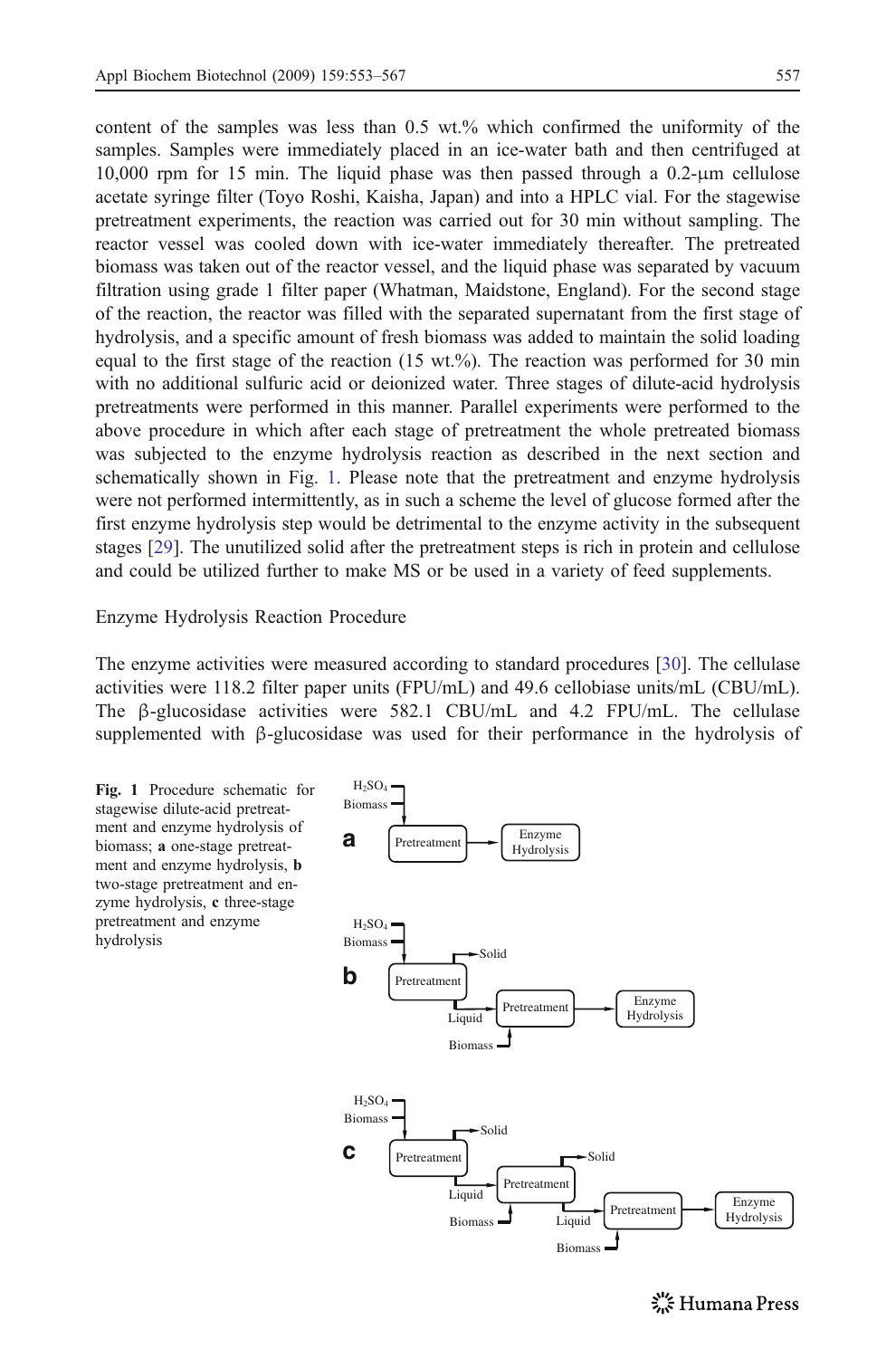pretreated biomass without further purification. The weight ratio of the two enzymes used was 2:1 (cellulose/ $\beta$ -glucosidase). Based on the measured activity of the enzymes and at 15% biomass solid loading, the enzyme loading was at 22 FPU and 53 CBU/g carbohydrates for DDG and 15 FPU and 37 CBU/g carbohydrates for corn fiber samples.

Experiments were performed with dilute-acid pretreated as well as with fresh biomass. For the enzyme hydrolysis of the pretreated biomass, 57.5 g of the pretreated material was transferred into a 125-mL flask where its pH was adjusted to 5 with 10 N sodium hydroxide. For enzyme hydrolysis of fresh biomass, 7.5 g of dried and grinded biomass was placed in a 125-mL flask with 50 mL of pH 5 sodium phosphate (0.1 M) buffer. One gram of enzyme mixture was added. The reaction mixture was incubated in a temperaturecontrolled incubator (Imperial III incubator, Lab-Line Instruments, Melrose, IL, USA) in which a shaker (C2 classic platform shaker, New Brunswick Scientific, Edison, NJ, USA) was placed to mix the reaction flasks at 200 rpm. The timing of the reaction started immediately after addition of enzyme. About 5 mL aliquots were taken at 0, 1, 3, 6, 12, 24, 48, and 72 h for the analysis of the hydrolysate. After centrifugation and syringe filtration, samples were placed in a vial for HPLC analysis.

#### Analysis

The HPLC analysis was performed to quantify the concentration of MS (glucose, xylose, galactose, and arabinose), and inhibitory products (lactic acid, glycerol, acetic acid, succinic acid, levulinic acid, HMF, and furfural) in the hydrolysate. A waters 2695 HPLC Alliance system (Waters Corporation, Milford, MA, USA) was used for the chromatography work, and Waters Empower software was used for the analysis of data. For the analysis of MS, an ion-exchange Aminex® HPX-87P 300×8.7 mm column (Bio-Rad Laboratories, Hercules, CA, USA), a Bio-Rad micro-guard de-ashing  $30 \times 4.6$  mm guard column, and a Waters 2414 refractive index (RI) detector were used. The column temperature was maintained at 85 °C inside a column heater module, and the RI detector was held at 30 °C. Purified deionized water was used as the mobile phase at an isocratic flow rate of 0.6 mL/min. The elution time with this method was about 7–9 min for hemicellulose oligomers, about 10 min for cellobiose, and 11–16 min for MS (glucose, xylose, galactose, and arabinose). For the analysis of inhibitors, an Aminex® HPX-87H  $300 \times 8.7$  mm column with a micro-guard cation  $30\times4.6$  mm guard column was used. The column temperature was at 65 °C. The mobile phase was  $0.01$  N H<sub>2</sub>SO<sub>4</sub> at  $0.6$  mL/min of isocratic flow rate. Sample volumes of 20 μL were injected into the HPLC. The total running time for these methods was 50 min. Calibration of the HPLC methods was carried out by analyzing solutions of standard compounds for glucose, xylose, galactose, arabinose, lactic acid, glycerol, acetic acid, succinic acid, levulinic acid, HMF, and furfural. The calibration curves were adjusted on regular bases to ensure accuracy. All experiments were performed in replicates to determine the precision and repeatability of the analysis.

#### Result and Discussion

#### Biomass Composition

Analyses according to standard procedure were performed to quantify moisture, oil, carbohydrates (starch, cellulose, hemicellulose, lignin), crude protein, and ash in DDG, WS, and corn fiber samples. Experimental procedures outlined earlier in "[Materials and Methods](#page-2-0)"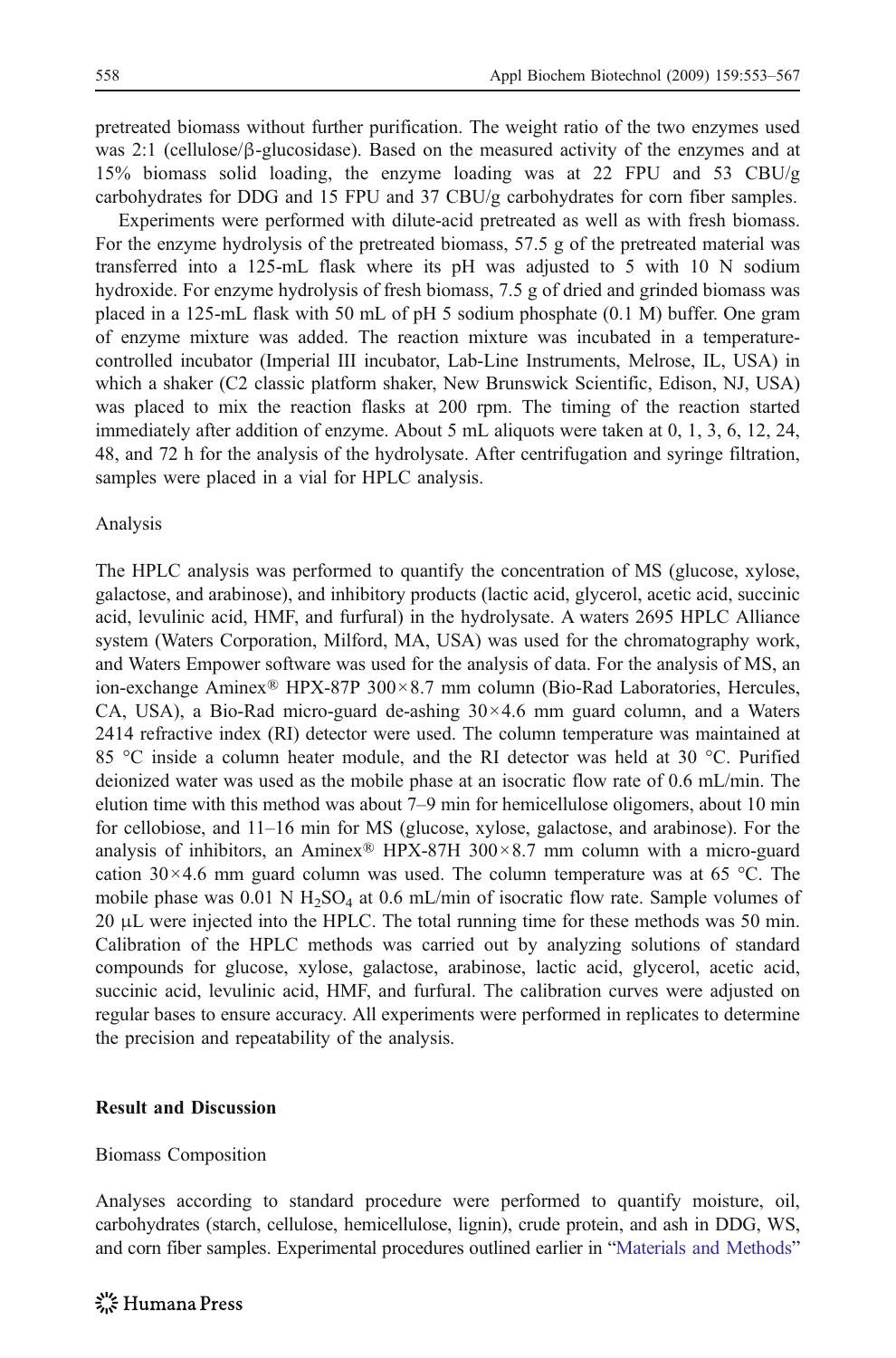were followed. As the results presented in Table 1 show, the total carbohydrate content of DDG, WS, and corn fiber were  $57.7 \pm 2.0$ ,  $59.3 \pm 1.9$ , and  $77.0 \pm 1.0$  wt.%, respectively. For the most part, the composition of DDG and WS were fairly similar with minor differences. The differences, mainly due to the absence of thin stillage in the DDG, were in a slightly larger fraction of oil and starch in WS and a larger fraction of protein in DDG. The thin stillage, which contains the solubles and finer particles of WS, is likely to contain unfermented glucose, a larger fraction of oil and residual starch, and a smaller fraction of protein. The overall carbohydrate content of the WS was slightly higher than DDG but was well within the standard deviations of the measurements. The experimental results were consistent with the previously reported compositions for these materials [\[6,](#page-13-0) [31](#page-13-0)].

# Dilute-Acid Pretreatment

One-stage dilute sulfuric acid pretreatments of DDG, defatted DDG, WS, and corn fiber were performed as described earlier in "[Materials and Methods.](#page-2-0)" The results for the formation of MS as a function of time are presented in Fig. [2.](#page-7-0) Examination of the results for the pretreatment of biomass samples revealed an increasing trend in the formation of MS from the inception of the reaction to 30 min into the reaction. The formation of sugars started to slow down at this point, and further increases in the reaction time resulted in a slower but persistent increases in the total amount of the formed sugars. As this figure shows, the formation of sugars correlated well with the concentration of the carbohydrates in the samples with a general trend of corn fiber  $>$  defatted DDG  $>$  WS  $>$ DDG. For the DDG, defatted DDG, and WS samples, the differences in the concentration of the resulting MS were proportional to the differences in the initial concentration of carbohydrates in the substrates. For example, after 30 min of pretreatment (Fig. [2\)](#page-7-0), WS resulted in 2.7 mg/mL more of total sugars than that of DDG which is attributed to 1.6% more carbohydrates

| Components (%, dry basis)  | <b>DDG</b>     | WS             | Corn fiber     | DDGS <sup>d</sup> | Corn fiber $e$ |
|----------------------------|----------------|----------------|----------------|-------------------|----------------|
| Moisture                   | $5.8 \pm 0.5$  | $84.2 \pm 0.1$ | $5.3 \pm 0.1$  | $11.2 \pm 0.0$    |                |
| Crude oil                  | $9.5 \pm 1.9$  | $10.9 \pm 0.4$ | $4.5 \pm 0.2$  | $11.6 \pm 0.1$    | $2.5 \pm 0.2$  |
| Carbohydrates              | $57.7 \pm 2.0$ | $59.3 \pm 1.9$ | $77.0 \pm 1.0$ | 53.5              | $77.5 \pm 5.0$ |
| Starch <sup>a</sup>        | $6.2 \pm 0.4$  | $13.2 \pm 0.3$ | $17.7 \pm 0.2$ | 27.3              | $19.7 \pm 0.9$ |
| Cellulose <sup>b</sup>     | $17.0 \pm 0.3$ | $14.5 \pm 0.3$ | $13.0 \pm 0.2$ | 4.5               | $17.5 \pm 1.0$ |
| Hemicellulose <sup>c</sup> | $25.8 \pm 0.5$ | $23.9 \pm 0.9$ | $38.8 \pm 0.4$ | 3.1               | $32.5 \pm 0.4$ |
| xylose                     | $11.7 \pm 0.3$ | $10.7 \pm 0.3$ | $20.3 \pm 0.4$ |                   | $17.6 \pm 1.8$ |
| galactose                  | $2.7 \pm 0.1$  | $2.6 \pm 0.2$  | $4.4 \pm 0.1$  |                   | $3.6 \pm 0.3$  |
| arabinose                  | $11.4 \pm 0.3$ | $10.7 \pm 0.5$ | $14.1 \pm 0.1$ |                   | $11.3 \pm 1.5$ |
| lignin                     | $8.7 \pm 1.8$  | $7.7 \pm 0.4$  | $7.5 \pm 0.3$  |                   | $7.8 \pm 0.7$  |
| Crude Protein              | $30.3 \pm 0.8$ | $24.0 \pm 0.6$ | $9.9 \pm 0.5$  |                   | $11.0 \pm 0.5$ |
| Ash                        | $1.0 \pm 0.1$  | $4.5 \pm 0.2$  | $0.6 \pm 0.1$  |                   | $0.6 \pm 0.1$  |
| Unknown                    | 1.5            | 1.3            | 8.0            |                   | $8.5^{t}$      |

Table 1 Composition of DDG, WS, and corn fiber.

<sup>a</sup> As a source of glucose from residual starch including residual glucose

<sup>b</sup> As a source of glucose from cellulosic part

<sup>c</sup> As a source of xylose, galactose, and arabinose

 $d$ Kim et al. [[31\]](#page-13-0)

<sup>e</sup> Grohmann and Bothast [[6\]](#page-13-0)

f Acetyl groups included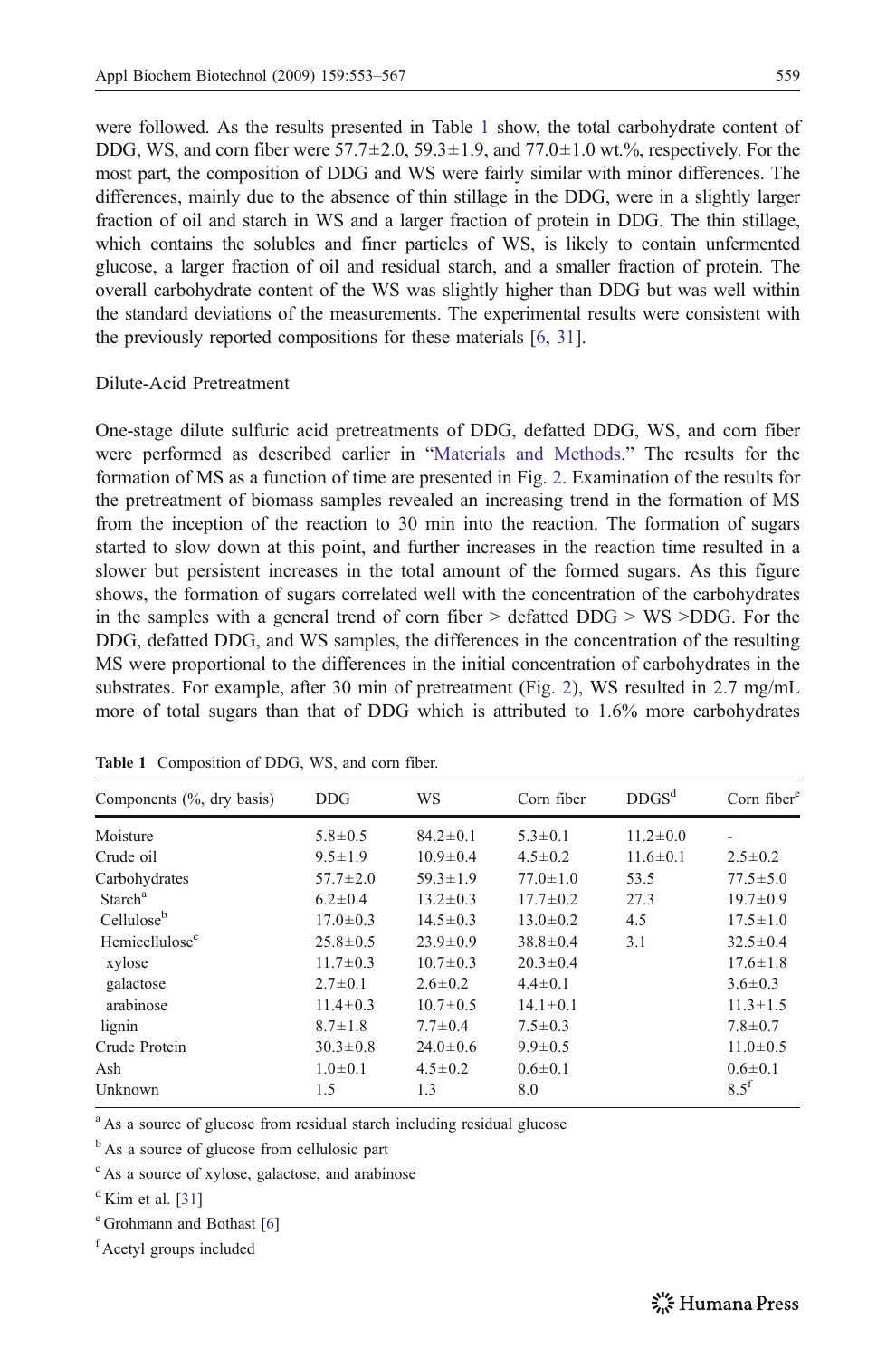<span id="page-7-0"></span>Fig. 2 Total MS production during the course of dilute-acid pretreatment of biomass at 120 °C, 15 wt.% biomass loading, and 1.0 vol% sulfuric acid concentration; closed triangles DDG, open triangles defatted DDG, closed squares WS, open squares corn fiber



(about 2.4 mg/mL at 15.0% biomass loading) in WS than DDG. The yield of MS for the DDG and WS, however, were within the standard deviations for the experiments. For the corn fiber samples, the formation of sugars out-performed the initial concentration of the carbohydrates when compared with the DDG and WS samples, and the yield for the formation of MS reached 50.7% compared to 36.8% for the DDG samples. This is mainly attributed to a much lower concentration of oil and protein in the corn fiber samples which appear to cause some mass transfer restrictions.

The pretreatment of the oil-free DDG was investigated due to an increasing interest in the conversion of the extracted oil to biodiesel and the increase in the total hydrocarbons of the resulting defatted substrate per unit mass of the material. For example, at 15% substrate loading, the removal of oil results in 5.2% increase in the total carbohydrates in the substrate (about 7.7 mg/mL at 15.0% biomass loading). The removal of oil may also minimize the transport limitations due to its presence in the reaction media which results in a higher viscosity of the substrate. As is shown in Table [2,](#page-8-0) the pretreatment of defatted DDG resulted in about 5.1 mg/mL more sugars than the DDG sample which was consistent with the increase in the availability of the carbohydrates in the defatted samples. As shown in Table [2,](#page-8-0) the overall pretreatment yield was slightly higher for the defatted DDG which may be attributed to the diverse mass transport effects caused by the presence of oil.

#### Stagewise Dilute-Acid Pretreatment

Stagewise dilute-acid pretreatments of DDG, defatted DDG, and corn fiber were carried out to increase the concentration of MS in the hydrolyzate which in turn is expected to increase the ethanol concentration in the beer. Stagewise pretreatment of WS was carried out for only one stage due to its high moisture content (about  $84.2 \pm 0.1\%$ ) which prevented a multistage pretreatment at 15% solid loading. The results for the total amount of MS as a function of pretreatment stages are presented in Table [2.](#page-8-0) Examination of the stagewise pretreatment of DDG and defatted DDG confirms a nearly linear increase in the formation of MS as a function of pretreatment stages. For the DDG samples, the total amount of the sugars were  $30.4 \pm 1.4$ ,  $59.4 \pm 2.1$ , and  $91.3 \pm 2.9$  mg/mL after one, two, and three pretreatment stages, respectively. This correlated linearly to the amount of pretreated biomass. The analysis of the MS also revealed for this increase to be mostly due to degradation of the hemicellulosic components. Based on the amount of fresh biomass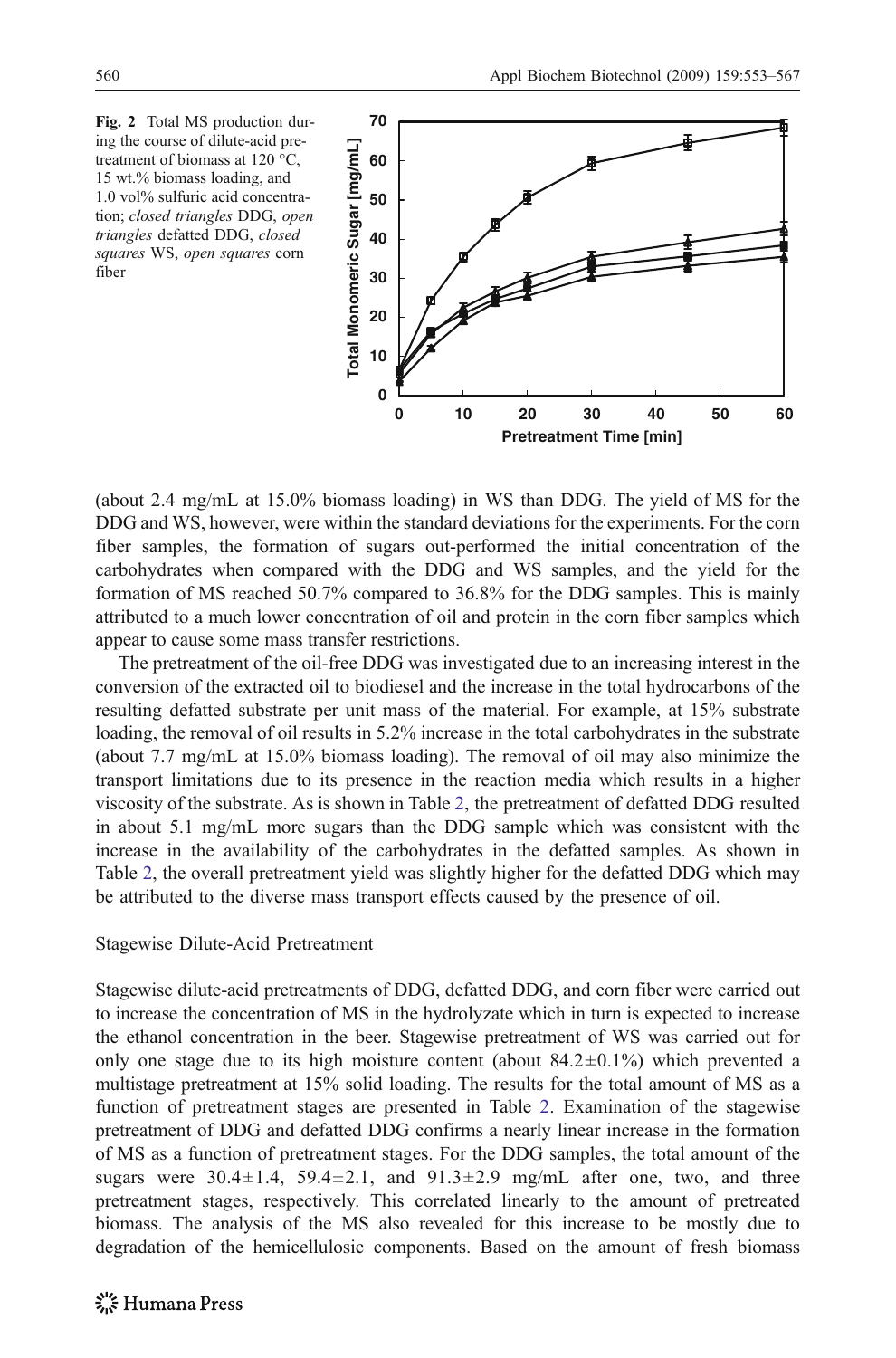<span id="page-8-0"></span>

| $5 - 15$<br>ì                                                                                                      |                                                             |
|--------------------------------------------------------------------------------------------------------------------|-------------------------------------------------------------|
| Ì<br>i<br>ׅׅ֛֛֧֚֚֚֚֚֚֚֚֚֚֚֚֚֚֚֚֚֚֚֚֚֚֚֚֚֚֚֚֚֡֓֕֡֡֡֡֓֓֡֓֡֟֓֡֟֓֡֟֓֡֟֓֡֓֓֞֝֝֬֝֓֞֝֬֝֓֞֝֓֝֬֝֓<br>くこく<br>monom<br>5<br>ì | $\overline{H}$<br>Ì<br>$\tilde{c}$<br>5<br>j<br>j<br>i<br>, |
| ŀ                                                                                                                  | waa aticum ama<br>i                                         |

|                         | DDG                      |                                      | Defatted DDG             |                                    | Corn fiber               |                                                    |
|-------------------------|--------------------------|--------------------------------------|--------------------------|------------------------------------|--------------------------|----------------------------------------------------|
|                         | Concentration<br>(mg/mL) | $(g/100 g$ carbohydrates)<br>% Yield | Concentration<br>(mg/mL) | (g/100 g carbohydrates)<br>% Yield | Concentration<br>(mg/mL) | (g/100 g carbohydrates)<br>% Yield                 |
| <b>Pretreatment</b>     |                          |                                      |                          |                                    |                          |                                                    |
| 1 stage                 | $30.4 \pm 1.4$           | $36.8 \pm 1.7$                       | $35.5 \pm 1.7$           | $38.9 \pm 1.8$                     | $59.4 \pm 1.9$           |                                                    |
| 2 stages                | $59.4 \pm 2.1$           | $36.0 \pm 1.2$                       | $67.8 + 2.2$             | $37.1 \pm 1.2$                     | $123.5 \pm 2.9$          | $50.7 \pm 1.6$<br>$52.7 \pm 1.2$<br>$45.7 \pm 0.9$ |
| stages                  | $91.3 \pm 2.9$           | $35.8 \pm 1.2$                       | $98.5 \pm 2.9$           | $36.0 \pm 1.1$                     | $60.5 + 3.2$             |                                                    |
| inzyme hydrolysis after |                          |                                      |                          |                                    |                          |                                                    |
| stage pretreatment      | $24.3 \pm 1.1$           | $29.4 \pm 1.3$                       | $22.9 \pm 1.1$           | $25.1 \pm 1.2$                     | $26.3 \pm 0.5$           | $22.4 \pm 0.5$                                     |
| 1-stage pretreatment    | $62.5 \pm 2.8$           | $75.7 \pm 3.4$                       | $59.8 + 2.7$             | $65.5 + 3.0$                       | $92.0 \pm 2.3$           | $78.5 + 2.0$                                       |
| 2-stage pretreatment    | $98.6 \pm 2.8$           | $59.7 \pm 1.7$                       | $94.8 + 4.5$             | $52.0 \pm 1.6$                     | $47.9 \pm 3.7$           | $63.1 + 1.6$                                       |
| 3-stage pretreatment    | $122.6 \pm 3.2$          | $19.5 \pm 1.3$                       | $125.6 \pm 3.0$          | $45.9 \pm 1.1$                     | $84.5 \pm 4.1$           | $52.5 \pm 1.2$                                     |
|                         |                          |                                      |                          |                                    |                          |                                                    |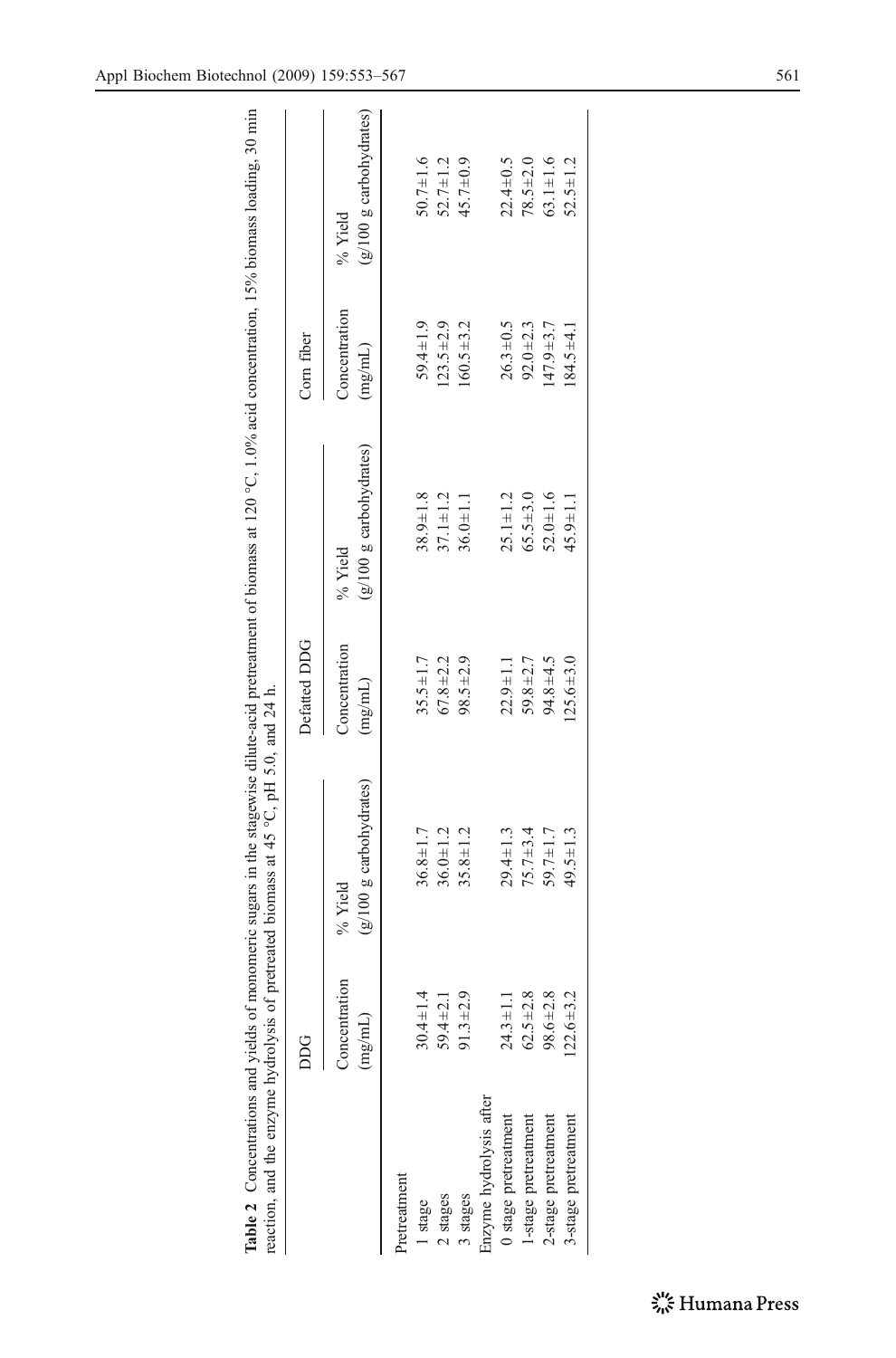<span id="page-9-0"></span>which was added in each pretreatment stage, the average yield for the conversion of carbohydrates was about  $36.5 \pm 0.5\%$  after each stage of pretreatment (Table [2](#page-8-0)). The pretreatment of defatted DDG showed a similar trend with a slightly higher concentration of MS. The increase in the formation of sugars on the stagewise pretreatment of corn fiber showed a doubling-up from stage one to two or from  $59.4 \pm 1.9$  to  $123.5 \pm 2.9$  mg/mL. However, after the third pretreatment stage, the total amount of sugars was increased to 160.5±3.2 mg/mL. The average yield for the first two stages of pretreatment was about  $51.7\pm1.4\%$  and was at  $45.7\pm0.9\%$  for the third stage. The high concentration of MS along with the presence of other soluble material in the substrate (mainly proteins, lignin, and oil) may be responsible for imposing mass transfer limitation and as a result a lower trend in the formation of the MS in the substrate.

In the process of pretreatment of lignocellulosic material, the formation of other chemicals such as lactic acid, acetic acid, succinic acid, levulinic acid, glycerol, HMF (hydroxymethylfufural or 5-hydroxymethyl-2-furaldehyde), and furfural is of interest as these chemicals tend to inhibit the fermentation of MS to ethanol. These components are either directly released from the biomass itself, formed via sugar degradation during heat treatment of the biomass, or formed as by-products during the fermentation [[32](#page-13-0)–[34](#page-14-0)]. The effect of inhibitory compounds on the fermentation of various cellulosic biomasses has been studied and documented by researchers [\[35](#page-14-0)–[37\]](#page-14-0). In this study, the formation of lactic acid, acetic acid, HMF, furfural, succinic acid, glycerol, and levulinic acid were monitored. The concentration of these chemicals at the end of each stage of pretreatment is presented in Table 3. The concentration range where the inhibitory effect of these chemicals on ethanol production becomes significant is termed inhibition concentration in Table 3 and is included in this table. At the inhibition concentration, a significant decrease in ethanol production is expected. As is shown in Table 3, for both DDG and corn fiber, no measurable quantities of levulinic acid and succinic acid were detected, and the concentration of glycerol, HMF, and furfural were well below the inhibition concentrations. For the hydrolyzate of corn fiber, the formation of lactic acid was also well below the inhibition concentration, while for the hydrolyzate of DDG, the concentrations of lactic acid were slightly higher but remained well below the inhibition concentration. A point of concern was the relatively high levels of acetic acid in the corn fiber hydrolyzate and some of the DDG samples. However, as shown by Graves and coworkers [\[38\]](#page-14-0), an increase in pH is expected to increase the acetic acid tolerance level by the yeast during the fermentation of corn mesh. For example, at the acetic acid concentration of 0.8 wt.% (8.0 mg/mL) and the corn mash pH of 5.5, no significant loss in ethanol production was observed, whereas at the pH of 4.0 and otherwise identical

| <b>Substrates</b>       | $DDG$ (mg/mL)   |                  |                                                                 | Corn fiber $(mg/mL)$                            |               |                                                                              | Inhibition                   |
|-------------------------|-----------------|------------------|-----------------------------------------------------------------|-------------------------------------------------|---------------|------------------------------------------------------------------------------|------------------------------|
| No. of<br>pretreatments |                 | 2                | 3                                                               |                                                 | $\mathcal{L}$ | 3                                                                            | concentration<br>(mg/mL)     |
| Lactic acid             | $1.30 \pm 0.06$ | $2.37 \pm 0.10$  |                                                                 |                                                 |               | $3.81 \pm 0.16$ $0.28 \pm 0.01$ $0.73 \pm 0.02$ $1.22 \pm 0.04$ $10-40$ [38] |                              |
| Acetic acid             | $2.30 \pm 0.11$ | $4.06 \pm 0.18$  |                                                                 |                                                 |               | $6.88\pm0.32$ $4.07\pm0.16$ $8.54\pm0.19$ $11.96\pm0.28$ $4-16$ [38]         |                              |
| Glycerol                | $5.94 \pm 0.22$ | $11.10 \pm 0.54$ | $18.36 \pm 0.90$ $0.20 \pm 0.01$ $0.54 \pm 0.02$                |                                                 |               |                                                                              | $1.01 \pm 0.04$ 100-400 [39] |
| HMF                     | $0.13 \pm 0.01$ | $0.28 \pm 0.02$  |                                                                 | $0.51 \pm 0.04$ $0.08 \pm 0.01$ $0.20 \pm 0.01$ |               | $0.50\pm0.02$ 3-4 [40]                                                       |                              |
| Furfural                | $0.06 \pm 0.01$ |                  | $0.31 \pm 0.01$ $0.92 \pm 0.03$ $0.15 \pm 0.01$ $0.51 \pm 0.02$ |                                                 |               | $1.20 \pm 0.04$ 2 [40]                                                       |                              |

Table 3 Production of inhibitory compounds in the stagewise dilute-acid pretreatment of DDG and corn fiber at 120 °C, 1.0% acid concentration, 15% solid loading, 30 min reaction.

The concentrations of succinic and levulinic acid were  $\leq 0.01$  mg/mL in all the cases studied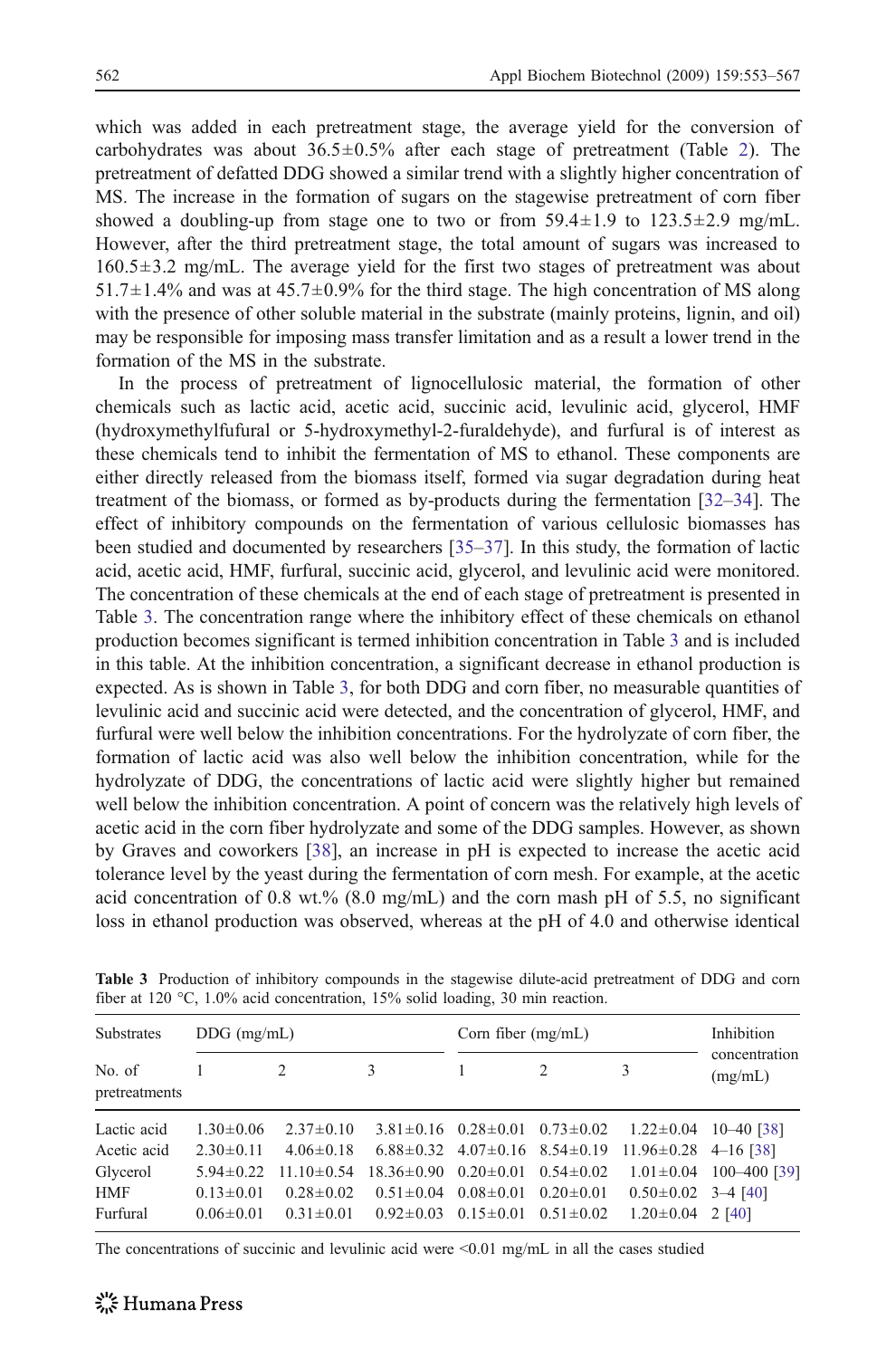conditions, practically no ethanol was formed. The formation of inhibitory chemicals during the pretreatment of defatted DDG closely resembled the data for DDG, and the data are not presented here.

Enzyme Hydrolysis of Pretreated Biomass

Enzyme hydrolysis of fresh and pretreated biomass was performed as described earlier in the "[Materials and Methods](#page-2-0)" section. The main purpose of these experiments was to increase the concentration of MS in the hydrolyzate which in turn is expected to increase the concentration of ethanol in the beer. The time courses of the pretreated DDG and defatted DDG at 15 wt.% initial solid loading using 22 FPU cellulase and 53 CBU βglucosidase per gram biomass carbohydrate is presented in Fig. 3. As is shown in this figure, the enzyme hydrolysis of DDG and defatted DDG resulted in a significant increase in the total amount of sugars in the substrate. The rate of this increase was much faster at the onset of the reaction and gradually leveled off after 12 h. As the detail analysis of the MS revealed, this increase was mostly due to degradation of the residual starch and cellulosic components. The step increase in the amount of sugars after each enzyme hydrolysis stage correlated well with the carbohydrate loading, and the number of pretreatment stages did not appear to be a factor in this increase. For example, after 24 h reaction, the average incremental increase in the amount of sugars which was attributed to one enzyme hydrolysis stage was about  $30.2 \pm 5.3$  mg/mL for DDG and defatted DDG samples. For DDG samples, the individual yields for glucose and xylose were at  $12.9\pm$ 1.3% and 59.0±4.2%, respectively, after one pretreatment and prior to the enzyme hydrolysis step. The yields for glucose and xylose reached  $80.4 \pm 3.5\%$  and  $82.4 \pm 4.7\%$  after 72 h enzyme hydrolysis (Fig. [4](#page-11-0)). Kim and coworkers reported about 68% and 20% yield for glucose and xylose, respectively, after enzyme hydrolysis of a single-stage hot-water pretreated DDGS and otherwise comparable conditions. For the DDG and defatted DDG samples, the highest concentration of sugars was observed when three stages of pretreatment was followed by a single enzyme-hydrolyzed step for 48 h (Fig. 3). This resulted in about  $128 \pm 3.2$  mg MS/mL which was about twice of what was formed when a single pretreatment stage was followed by one enzyme hydrolysis step. This level of sugar concentration (128 mg/mL) could potentially result in about 64 mg ethanol/mL substrate or about 6.4 wt.%. The overall yield of MS was about  $78.0\pm3.7\%$  after 48 h for the enzyme

Fig. 3 Total MS production during the course of enzyme hydrolysis of pretreated DDG and defatted DDG at 45 °C and pH 5.0; closed triangles nonpretreated DDG, closed squares onestage pretreated DDG, closed diamonds two-stage pretreated DDG, closed circles three-stage pretreated DDG, open triangles nonpretreated defatted DDG, open squares one-stage pretreated defatted DDG, open diamonds two-stage pretreated defatted DDG, open circles three-stage pretreated defatted DDG

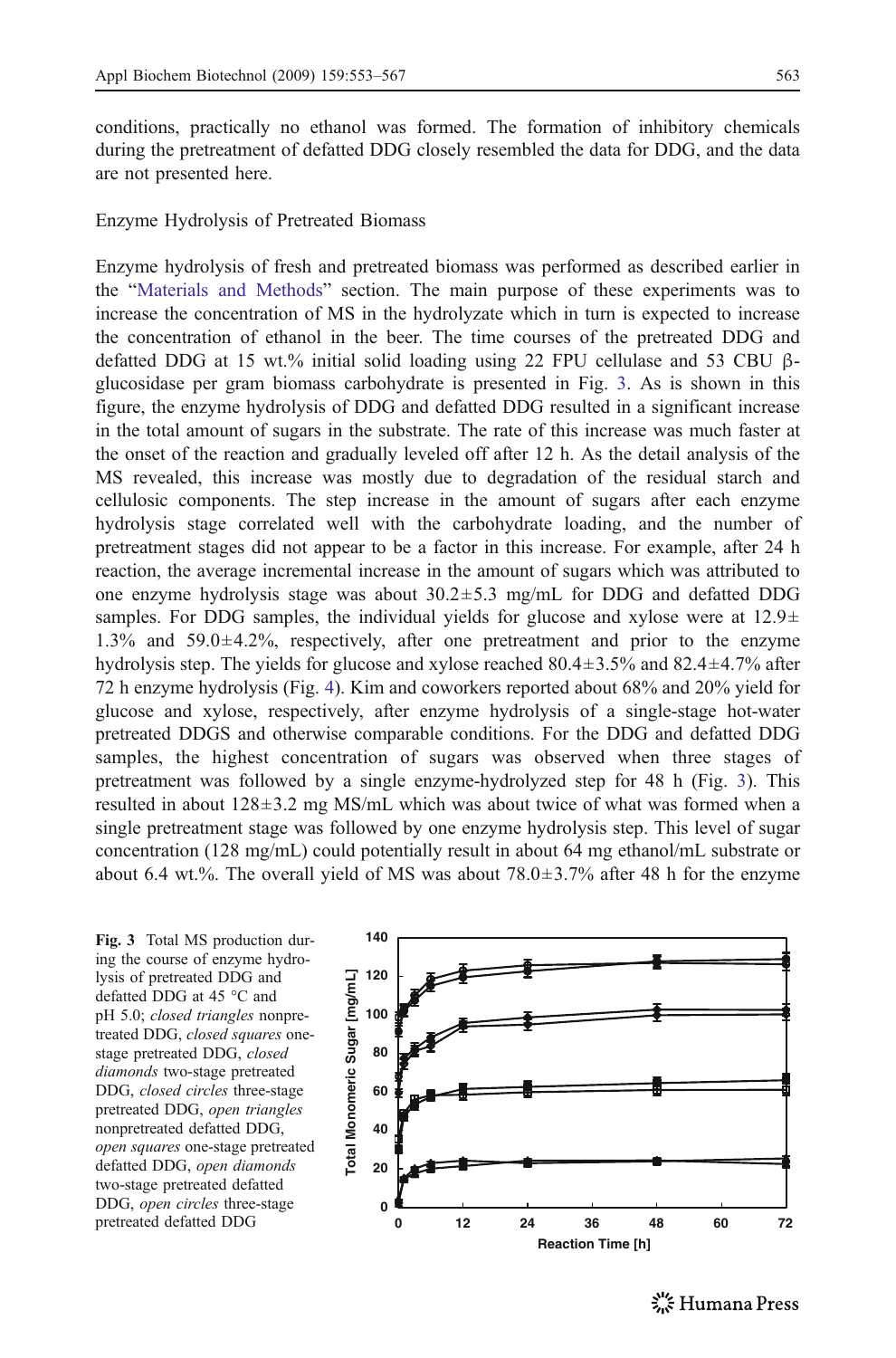<span id="page-11-0"></span>

hydrolysis of DDG samples which were subjected to a single stage of pretreatment. The overall yield was considerably lower when two and three pretreatment stages were employed. This is primarily due to the processing scheme which excludes the solid fraction of the pretreated biomass after each pretreatment stage.

The time courses of the pretreated corn fiber at 15 wt.% initial solid loading using 15 FPU cellulase and 37 CBU β-glucosidase per gram carbohydrates is presented in Fig. 5. As is shown in this figure, enzyme hydrolysis of corn fiber resulted in a significant increase in the total amount of sugars in the substrate after each sequence of pretreatment stage(s). The effectiveness of the incremental increase in the total amount of MS due to enzyme hydrolysis appeared to diminish as the number of pretreatment stages, which enzyme hydrolysis superseded, was increased. For example, the increase in the amount of MS was  $39.9\pm0.6$ ,  $31.8\pm0.6$ , and  $29.0\pm1.1$  mg/mL when the 72-h enzyme hydrolysis followed one, two, and three pretreatment stages, respectively. This decrease in the efficiency was similar to the decrease in the amount of MS after the pretreatment stages which showed a decreasing trend as the number of stages was increased. For the corn fiber samples, the highest concentration of sugars was at about  $187.8 \pm 4.3$  mg/mL when three stages of pretreatment was followed by a single enzyme-hydrolyzed step for 48 h (Fig. 5). This was about twice of the MS that was formed when a single pretreatment stage was followed by

Fig. 5 Total MS production during the course of enzyme hydrolysis of pretreated corn fiber at 45 °C and pH 5.0; closed triangles nonpretreated corn fiber, closed squares one-stage pretreated corn fiber, open triangles two-stage pretreated corn fiber, open squares three-stage pretreated corn fiber

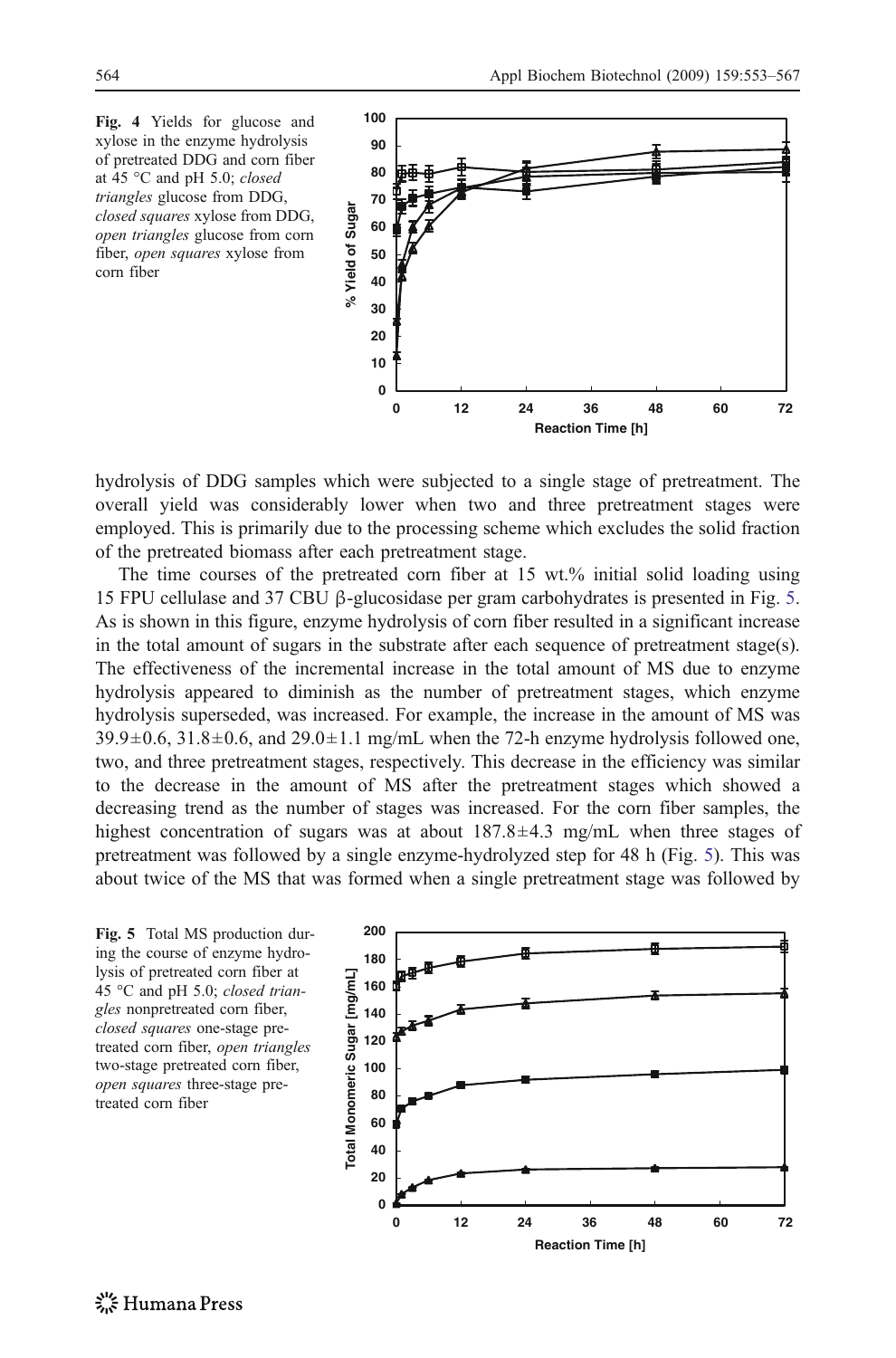<span id="page-12-0"></span>one enzyme hydrolysis step. This level of sugar concentration (187.8 mg/mL) could potentially result in about 94 mg ethanol/mL substrate or about 9.4 wt.%. The overall yield of MS was 84.7±2.9% when one stage of pretreatment was followed by enzyme hydrolysis for 72 h. Similar to the DDG samples, the overall yield was considerably lower when two and three pretreatment stages were employed which is attributed primarily to the processing scheme. Saha et al. reported about 87.4% yield for MS after a single-stage dilute-acid pretreatment and 72 h enzyme hydrolysis of corn fiber under otherwise comparable conditions [2].

The time course of the pretreatment for the formation of inhibitors was followed. The analysis of the results showed a slight but insignificant decrease in the concentration of lactic acid, acetic acid, glycerol, and HMF. However, there was a substantial decrease in the composition of furfural for all biomass samples. The concentration of furfural after 24 h enzyme hydrolysis of a three-stage pretreated DDG, defatted DDG, and corn fiber decreased from  $0.92 \pm 0.04$ ,  $0.91 \pm 0.03$ , and  $1.20 \pm 0.05$  mg/mL to  $0.57 \pm 0.03$ ,  $0.56 \pm 0.02$ , and  $0.70\pm0.04$  mg/mL, respectively. Furfural volatility has been blamed for the decrease in its concentration during the enzyme hydrolysis [[41](#page-14-0), [42](#page-14-0)]. The decrease in the furfural concentration was fairly insignificant when the enzyme hydrolysis followed a two-stage and a one-stage pretreated biomass. The concentrations of furfural in these cases (Table [3\)](#page-9-0) were much lower than the hydrolyzate after the three-stage pretreatment which further supports its losses due to volatility in the case.

## Conclusions

Lignocellulosic biomass resources such as agricultural residues and wastes from the corn milling facilities are plentiful and have the potential to be utilized in the production of ethanol. Availability of DDG and corn fiber at the ethanol plant and their high levels of lignocellulosic material make them attractive feedstock for conversion to ethanol. In this study, stagewise dilute sulfuric acid pretreatment and enzyme hydrolysis for the conversion of DDG, defatted DDG, WS, and corn fiber to MS was investigated. The main goal was to increase the concentration of MS in the hydrolyzate which in turn is expected to increase ethanol concentration in the fermentation products. The highest concentration of MS was reached when biomass was subjected to three pretreatment stages and followed by a single enzyme hydrolysis step. The enzyme hydrolysis of three-stage pretreated DDG and corn fiber resulted in  $122.6 \pm 5.8$  and  $184.5 \pm 4.1$  mg/mL, respectively. The formation of compounds which are known to inhibit the fermentation of MS to ethanol was monitored and was found to be below the inhibition concentration for these compounds.

Acknowledgments The authors express their gratitude to the Nebraska Research Initiative for their support of this work.

### References

- 1. Rasco, B. A., Dong, F. M., Hashisaka, A. E., Gazzaz, S. S., Downey, S. E., & San Buenaventura, M. L. (1987). Journal of Food Science, 52, 236–237. doi:[10.1111/j.1365-2621.1987.tb14019.x](http://dx.doi.org/10.1111/j.1365-2621.1987.tb14019.x).
- 2. Saha, B. C., & Bothast, R. J. (1999). Applied Biochemistry and Biotechnology, 76, 65–77. doi:[10.1385/](http://dx.doi.org/10.1385/ABAB:76:2:65) [ABAB:76:2:65](http://dx.doi.org/10.1385/ABAB:76:2:65).
- 3. U.S. Department of Energy.(2005), Sugar Platform-Energy efficiency and renewable energy biomass program. Available from [http://www1.eere.energy.gov/biomass/sugar\\_ platform.html](http://www1.eere.energy.gov/biomass/sugar_ platform.html). Accessed November 05, 2007.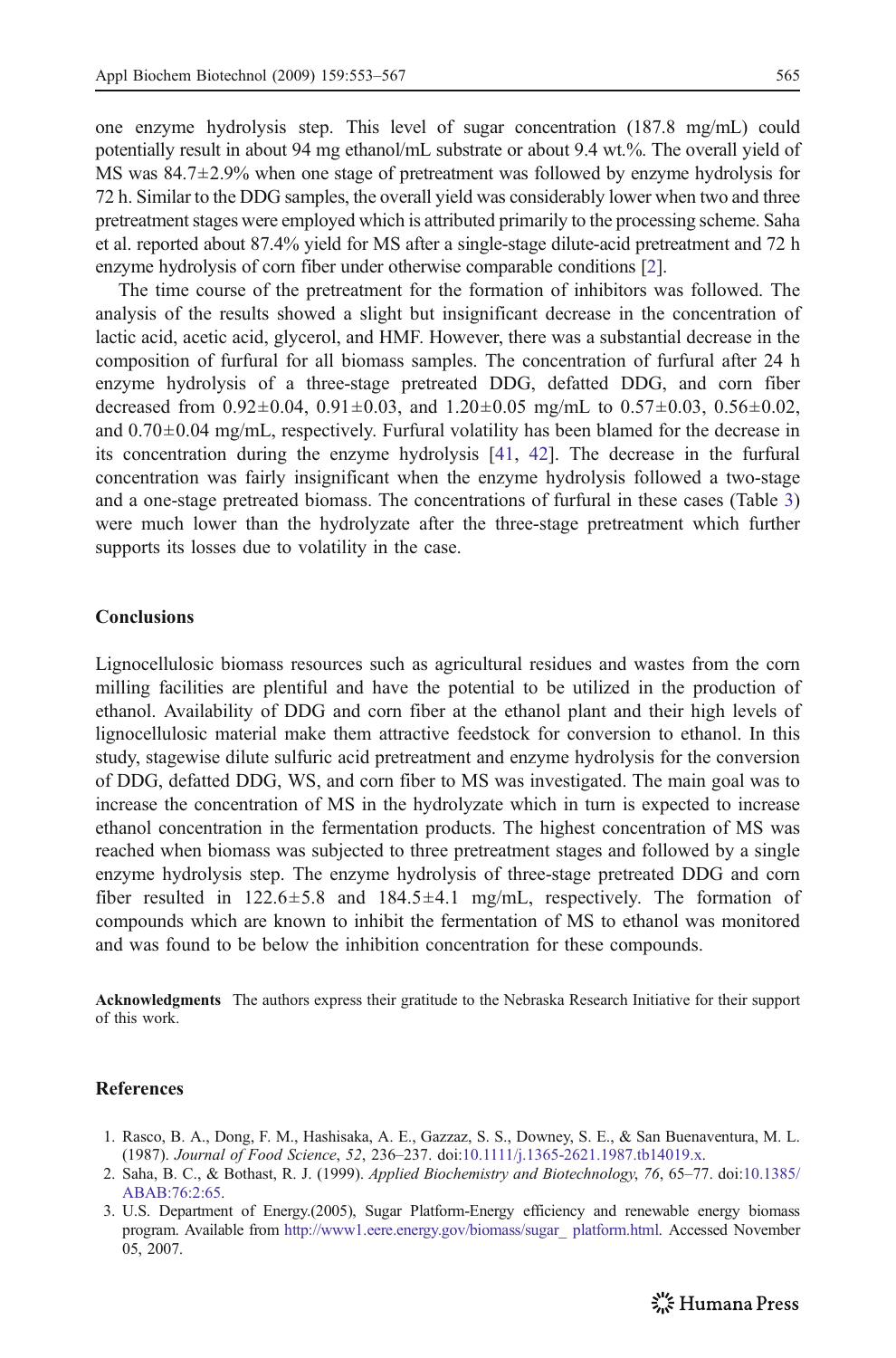- <span id="page-13-0"></span>4. Moniruzzaman, M., Dale, B. E., Hespell, R. B., & Bothast, R. J. (1997). Applied Biochemistry and Biotechnology, 67, 113–126. doi:[10.1007/BF02787846](http://dx.doi.org/10.1007/BF02787846).
- 5. Bura, R., Mansfield, S. D., Saddler, J. N., & Bothast, R. J. (2002). SO<sub>2</sub>-catalyzed steam explosion of corn fiber for ethanol production. *Applied Biochemistry and Biotechnology*, 98–100, 59–72. Applied Biochemistry and Biotechnology, 98–100, 59–72. doi[:10.1385/ABAB:98-100:1-9:59.](http://dx.doi.org/10.1385/ABAB:98-100:1-9:59)
- 6. Grohmann, K., & Bothast, R. J. (1997). Process Biochemistry, 32, 405–415. doi:[10.1016/S0032-9592](http://dx.doi.org/10.1016/S0032-9592(96)00095-7) [\(96\)00095-7.](http://dx.doi.org/10.1016/S0032-9592(96)00095-7)
- 7. Um, B. H., Karim, M. N., & Henk, L. L. (2003). Applied Biochemistry and Biotechnology, 105–108, 115–125. doi[:10.1385/ABAB:105:1-3:115](http://dx.doi.org/10.1385/ABAB:105:1-3:115).
- 8. MacDonald, D. G., Bakhshi, N. N., Mathews, J. F., Roychowdhury, A., Bajpai, P., & Moo-Young, M. (1983). Biotechnology and Bioengineering, 25, 2067–2076. doi:[10.1002/bit.260250815.](http://dx.doi.org/10.1002/bit.260250815)
- 9. Öhgren, K., Galbe, M., & Zacchi, G. (2005). Applied Biochemistry and Biotechnology, 121–124, 1055– 1067. doi:[10.1385/ABAB:124:1-3:1055.](http://dx.doi.org/10.1385/ABAB:124:1-3:1055)
- 10. Schell, D. J., Farmer, J., Newman, M., & McMillan, J. D. (2003). Applied Biochemistry and Biotechnology, 105–108, 69–85. doi:[10.1385/ABAB:105:1-3:69.](http://dx.doi.org/10.1385/ABAB:105:1-3:69)
- 11. Lloyd, T. A., & Wyman, C. E. (2005). Bioresource Technology, 96, 1967–1977. doi[:10.1016/j.](http://dx.doi.org/10.1016/j.biortech.2005.01.011) [biortech.2005.01.011.](http://dx.doi.org/10.1016/j.biortech.2005.01.011)
- 12. Dien, B. S., Nagle, N., Singh, V., Moreau, R. A., Nichols, N. N., Johnston, D., et al. (2004). Applied Biochemistry and Biotechnology, 115, 937–950. doi[:10.1385/ABAB:115:1-3:0937.](http://dx.doi.org/10.1385/ABAB:115:1-3:0937)
- 13. Nguyen, Q. A., Tucker, M. P., Boynton, B. L., Keller, F. A., & Schell, D. J. (1998). Applied Biochemistry and Biotechnology, 70–72, 77–87. doi:[10.1007/BF02920125](http://dx.doi.org/10.1007/BF02920125).
- 14. Wang, D., Bean, S. R., & Corredor, D. Y. (2006). Cereal Chemistry, 84, 61–66.
- 15. Allen, S. G., Schulman, D., Lichwa, J., Antal Jr, M. J., Jennings, E., & Elander, R. (2001). Industrial & Engineering Chemistry Research, 40, 2352–2361. doi:[10.1021/ie000579+](http://dx.doi.org/10.1021/ie000579+).
- 16. Ezeji, E., & Blaschek, H. P. (2008). Bioresource Technology, 99, 5232–5242. doi:[10.1016/j.](http://dx.doi.org/10.1016/j.biortech.2007.09.032) [biortech.2007.09.032.](http://dx.doi.org/10.1016/j.biortech.2007.09.032)
- 17. Kim, Y., Hendrickson, R., Mosier, N. S., Ladisch, M. R., Bals, B., Balan, V., et al. (2008). Bioresource Technology, 99, 5206–5215. doi:[10.1016/j.biortech.2007.09.031](http://dx.doi.org/10.1016/j.biortech.2007.09.031).
- 18. Dien, B. S., Ximenes, E. A., O'Bryan, P. J., Moniruzzaman, M., Li, X.-L., Balan, V., et al. (2008). Bioresource Technology, 99, 5216–5225. doi[:10.1016/j.biortech.2007.09.030.](http://dx.doi.org/10.1016/j.biortech.2007.09.030)
- 19. Ladisch, M., Dale, B., Tyner, W., Mosier, N., Kim, Y., Cotta, M., et al. (2008). Bioresource Technology, 99, 5157–5159. doi[:10.1016/j.biortech.2007.09.082.](http://dx.doi.org/10.1016/j.biortech.2007.09.082)
- 20. Lee, K. C. P., Bulls, M., Holmes, J., & Barrier, J. W. (1997). Applied Biochemistry and Biotechnology, 66, 1–23. doi[:10.1007/BF02788803.](http://dx.doi.org/10.1007/BF02788803)
- 21. Nguyen, Q. A., Tucker, M. P., Keller, F. A., & Eddy, F. P. (2000). Applied Biochemistry and Biotechnology, 84–86, 561–576. doi:[10.1385/ABAB:84-86:1-9:561](http://dx.doi.org/10.1385/ABAB:84-86:1-9:561).
- 22. National Renewable Energy Laboratory. (2007). Standard Biomass Analytical Procedures. Available from [http://www.nrel.gov/biomass/analytical\\_procedures.html.](http://www.nrel.gov/biomass/analytical_procedures.html) Accessed December 27, 2007.
- 23. Sluiter, A. (2005). in NREL laboratory analytical procedure. Determination of total solids in biomass. Available from <http://www.nrel.gov/biomass/pdfs/9361.pdf>. Accessed December 27, 2007.
- 24. Thiex, N. J., Anderson, S., & Gildemeister, B. (2003). Journal of Association of Analytical Chemistry International, 86, 899–908.
- 25. Sluiter, A. (2005). in NREL laboratory analytical procedure. Determination of starch in solid biomass samples by HPLC.Available from [http://www.nrel.gov/biomass/pdfs /9360. pdf.](http://www.nrel.gov/biomass/pdfs /9360. pdf) Accessed December 27, 2007.
- 26. Sluiter, A. (2007). in NREL laboratory analytical procedure. Determination of structural carbohydrates and lignin in biomass. Available from [http://www.nrel.gov/ biomass/pdfs /lap\\_carbslignin\\_2007.pdf.](http://www.nrel.gov/ biomass/pdfs /lap_carbslignin_2007.pdf) Accessed December 27, 2007.
- 27. Sparks, D. L. (1996). In D. L. Sparks (Ed.), Methods of soil analysis, part 3: Chemical Methods pp. 1085–1089. Madison, WI: Soil Science Society of America Inc.
- 28. Sluiter, A. (2005). in NREL laboratory analytical procedure. Determination of ash in biomass. Available from [http://www.nrel.gov/biomass/pdfs/9338.pdf.](http://www.nrel.gov/biomass/pdfs/9338.pdf) Accessed November 05, 2007.
- 29. Xiao, X., Zhang, X., Gregg, D. J., & Saddler, J. N. (2004). Applied Biochemistry and Biotechnology, 113–116, 1115–1126. doi[:10.1385/ABAB:115:1-3:1115](http://dx.doi.org/10.1385/ABAB:115:1-3:1115).
- 30. Wood, T. M., & Bhat, K. M. (1988). In W. A. Wood, & S. T. Kellogg (Eds.), Methods in enzymology, vol. 160: Methods for measuring cellulase activities pp. 87–116. San Diego, CA: Academic.
- 31. Kim, Y., Mosier, N. S., Hendrickson, R., Ezeji, T., Blaschek, H., Dien, B., et al. (2008). Bioresource Technology, 99, 5165–5176. doi:[10.1016/j.biortech.2007.09.028](http://dx.doi.org/10.1016/j.biortech.2007.09.028).
- 32. Larsson, M., Galbe, M., & Zacchi, G. (1997). Bioresource Technology, 60, 143–151. doi:[10.1016/S0960-](http://dx.doi.org/10.1016/S0960-8524(97)00011-4) [8524\(97\)00011-4](http://dx.doi.org/10.1016/S0960-8524(97)00011-4).